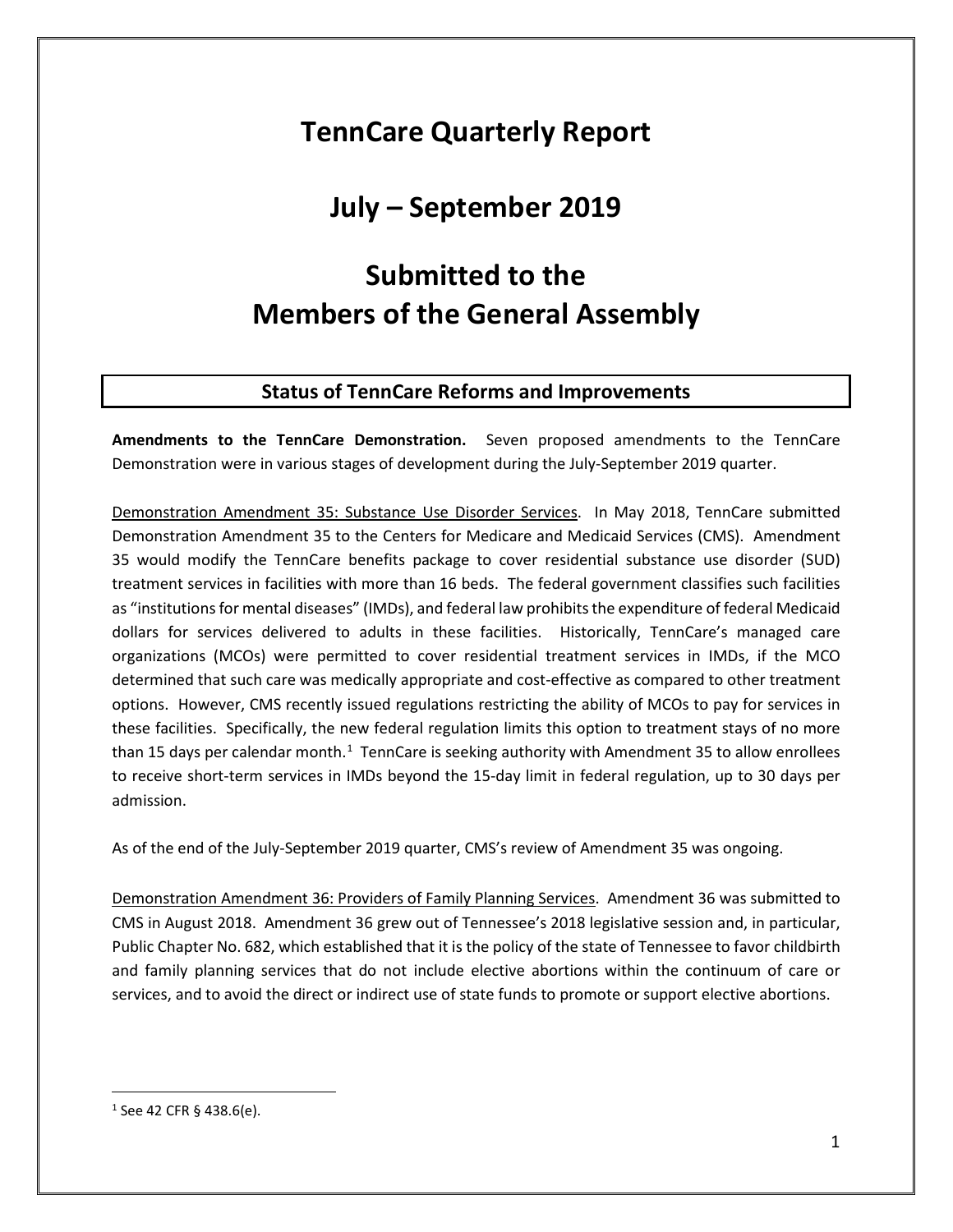Amendment 36 requests authority for TennCare to establish state-specific criteria for providers of family planning services, and to exclude any providers that do not meet these criteria from participation in the TennCare program. As specified in Public Chapter No. 682, TennCare is proposing to exclude any entity that performed, or operated or maintained a facility that performed, more than 50 abortions in the previous year, including any affiliate of such an entity.

CMS held a 30-day federal public comment period on Amendment 36 during the third quarter of Calendar Year 2018. Close to 3,500 comments were received, and CMS subsequently began to review that feedback as well as the amendment itself. As of the end of the July-September 2019 quarter, CMS's review of Amendment 36 was ongoing.

Demonstration Amendment 37: Modifications to Employment and Community First CHOICES. On July 2, 2019, CMS approved Demonstration Amendment 37. Amendment 37 primarily concerned modifications to Employment and Community First (ECF) CHOICES, TennCare's managed long-term services and supports program that is specifically geared toward promoting and supporting integrated, competitive employment and independent, integrated living as the first and preferred option for people with intellectual and developmental disabilities. Specifically, Amendment 37 added two new sets of services and two new benefit groups in which the services would be available:

- ECF CHOICES Group 7 serves a small group of children who live with their family and have intellectual and/or developmental disabilities (I/DD) and severe co-occurring behavioral health and/or psychiatric conditions. These children now receive family-centered behavioral health treatment services with family-centered home and community-based services (HCBS).
- ECF CHOICES Group 8 serves adults with I/DD and severe behavioral and/or psychiatric conditions who are transitioning out of a highly structured and supervised environment to achieve and maintain stable, integrated lives in their communities. Individuals in Group 8 now receive shortterm intensive community-based behavioral-focused transition and stabilization services and supports.

Other changes to ECF CHOICES contained in Amendment 37 included modifications to expenditure caps for existing benefit groups within the program, revised eligibility processes to facilitate transitions from institutional settings to community-based settings, and modifications and clarifications to certain ECF CHOICES service definitions.

Apart from the changes to ECF CHOICES, Amendment 37 also revised the list of populations automatically assigned to the TennCare Select health plan by allowing children receiving Supplemental Security Income to have the same choice of managed care plans as virtually all other TennCare members.

Demonstration Amendment 38: Community Engagement. TennCare submitted Amendment 38 to CMS on December 28, 2018. Demonstration Amendment 38 implements a state law (Public Chapter No. 869) enacted by the Tennessee General Assembly in 2018. This law directed TennCare to seek federal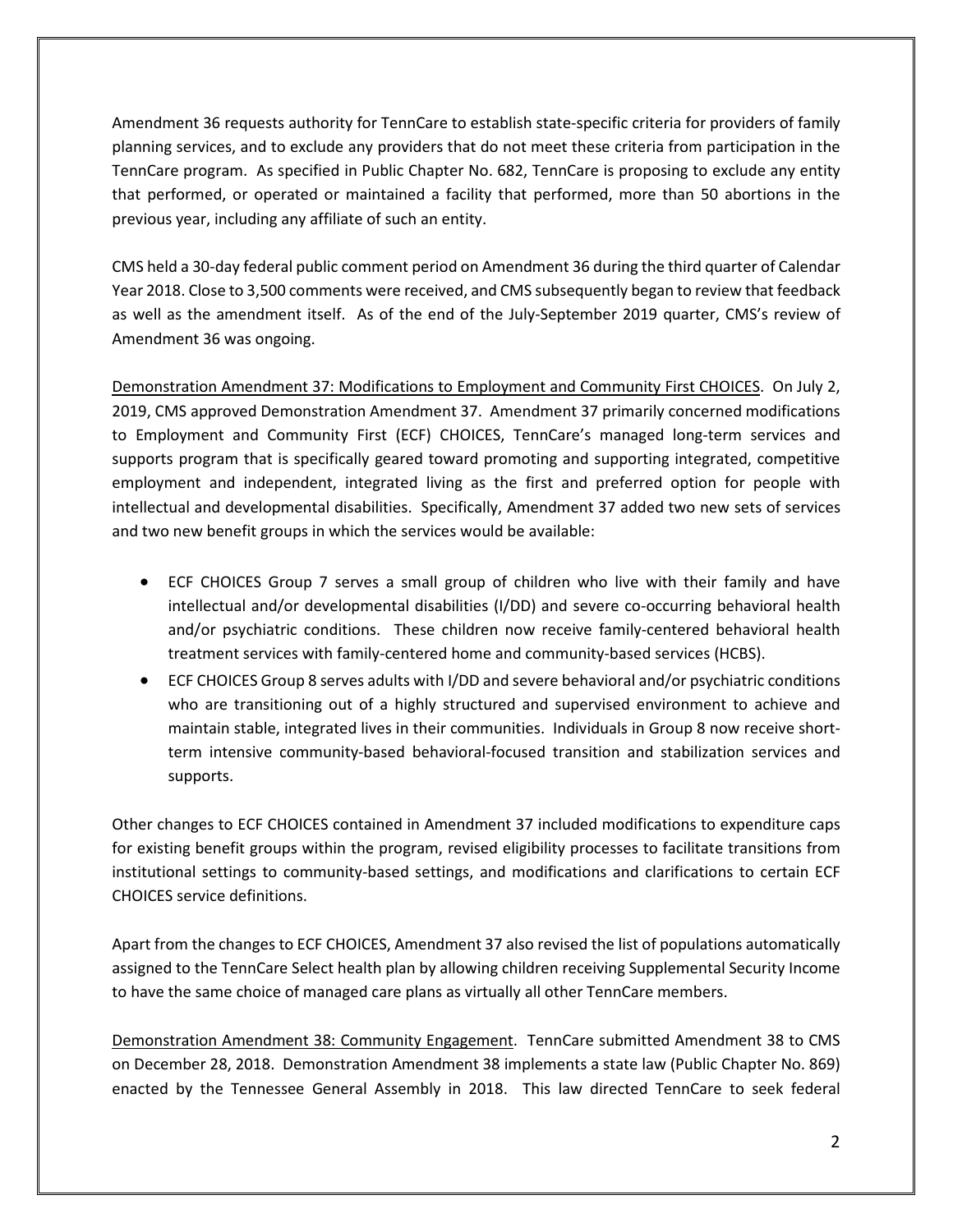authorization to establish reasonable work and community engagement requirements for non-pregnant, non-elderly, non-disabled adults enrolled in the TennCare program who do not have dependent children under the age of six. The legislation also required TennCare to seek approval from the U.S. Department of Health and Human Services (HHS) to use funds from the state's Temporary Assistance for Needy Families (TANF) program to support implementation of the community engagement program.

As of the end of the July-September 2019 quarter, discussions between TennCare and CMS on Amendment 38 were ongoing.

Demonstration Amendment 40: "Katie Beckett" Program. From August 5 through September 6, 2019, TennCare held a public notice and comment period on another amendment to be submitted to CMS. Amendment 40 implements legislation (Public Chapter No. 494) passed by the Tennessee General Assembly in the 2019 legislative session directing TennCare to seek CMS approval for a new "Katie Beckett" program. The proposal would assist children under age 18 with disabilities and/or complex medical needs who are not eligible for Medicaid because of their parents' income or assets.

The Katie Beckett program proposed in Amendment 40—developed by TennCare in close collaboration with the Tennessee Department of Intellectual and Developmental Disabilities and other stakeholders would be composed of two parts:

- **Part A** Individuals in this group would receive the full TennCare benefits package, as well as essential wraparound home and community based services. These individuals would be subject to monthly premiums to be determined on a sliding scale based on the member's household income.
- **Part B** Individuals in this group would receive a specified package of essential wraparound services and supports, including premium assistance.

In addition to Parts A and B, Amendment 40 provides for continued TennCare eligibility for children already enrolled in TennCare, who subsequently lose TennCare eligibility, and who would qualify for enrollment in Part A but for whom no Part A program slot is available.

During the notice and comment period on Amendment 40, TennCare received dozens of comments, the vast majority of which were supportive of the proposal. TennCare reviewed this feedback carefully and incorporated several suggestions into the final version of the amendment. Amendment 40 was submitted to CMS on September 20, 2019.

Demonstration Amendment 41: Supplemental Hospital Payments. On September 9, 2019, TennCare initiated a public notice and comment period for another demonstration amendment growing out of Tennessee's 2019 legislative session. The budget passed by the General Assembly in 2019 provides for an annual increase of \$3,750,000 in State funding to support graduate medical education (GME) in Tennessee. One purpose of Amendment 41 is to draw federal matching funds for these GME expenditures, thereby maximizing the resources available to invest in this priority.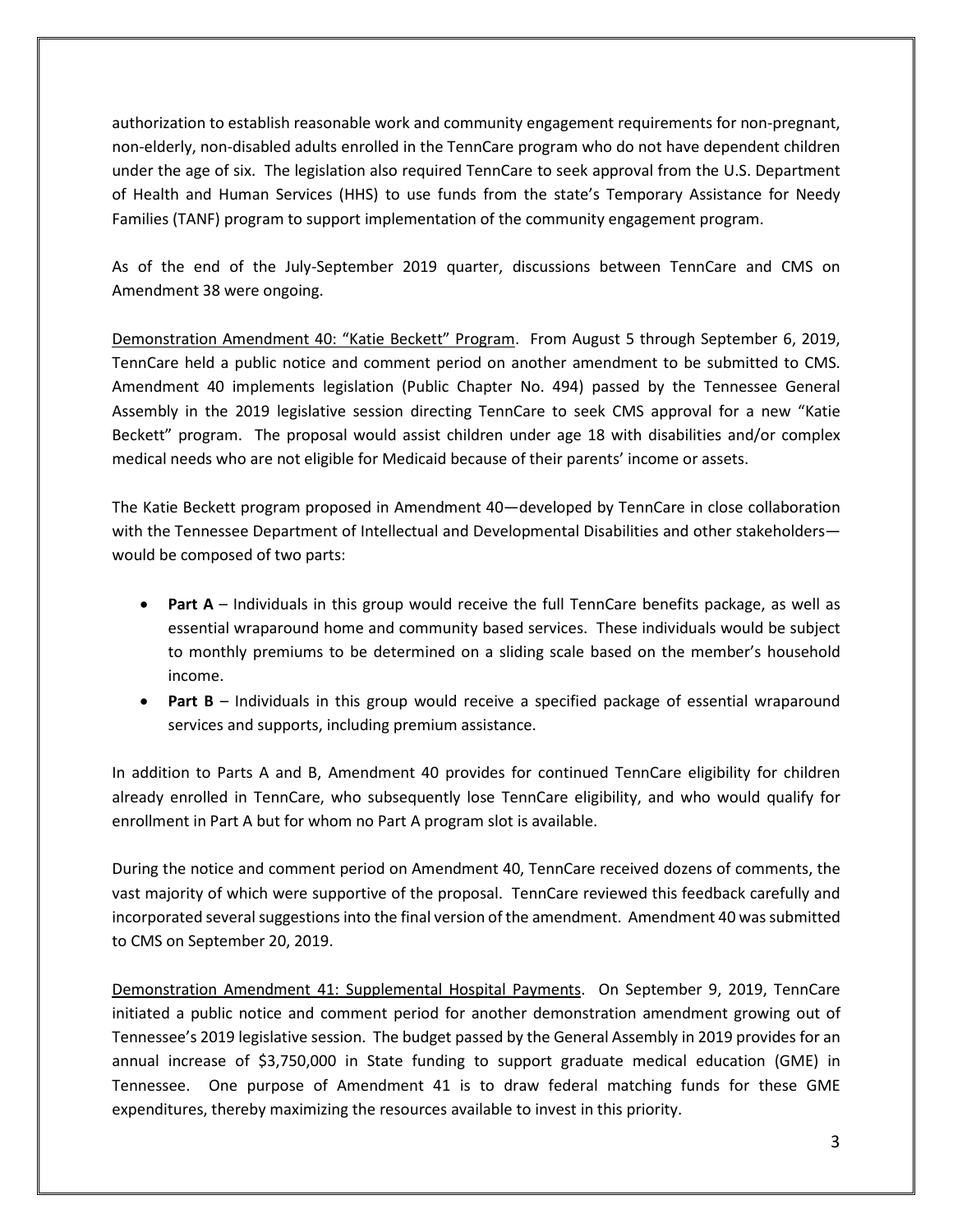Another aim of Amendment 41 is to enhance TennCare's ability to reimburse qualifying Tennessee hospitals for costs realized as a result of Medicaid shortfall and charity care. Currently, the TennCare Demonstration authorizes two funds through which this type of reimbursement may occur:

- The Virtual Disproportionate Share Hospital (DSH) Fund, which provides for total annual payments of up to \$463,996,853, and which may be used to pay for Medicaid shortfall and charity care costs; and
- The Uncompensated Care Fund for Charity Care, which provides for total annual payments of up to \$252,845,886, and which may be used to pay for charity care costs.

Amendment 41 would raise the annual limit for payments from these funds by approximately \$382 million. Specifically, the limit on reimbursement from the Virtual DSH Fund would be increased to \$508,936,029, while the limit on reimbursement from the Uncompensated Care Fund for Charity Care would be increased to \$589,886,294. In addition, the amendment would revise the distribution methodologies contained in the TennCare Demonstration for each of the two funds to account for the disbursement of additional monies, and would also create a new sub-pool within the Uncompensated Care Fund to address costs that are not met within the current system.

As of the end of the July-September 2019 quarter, the public notice and comment period for Amendment 41 was expected to last through October 11, 2019, with submission of the amendment to CMS to follow shortly thereafter.

Demonstration Amendment 42: Block Grant. Like several other amendments described in this report, Amendment 42 is the result of legislation passed by the Tennessee General Assembly. Amendment 42 implements Public Chapter No. 481 from the 2019 legislative session, which directs TennCare to submit a demonstration amendment to CMS to convert the bulk of TennCare's federal funding to a block grant. The block grant proposed in Amendment 42 is based on TennCare enrollment, using State Fiscal Years 2016, 2017, and 2018 as the base period for calculating the block grant amount. The block grant would be indexed for inflation and for enrollment growth beyond the experience reflected in the base period.

The proposed block grant is intended to cover core medical services delivered to TennCare's core population. Certain TennCare expenses would be excluded from the block grant and continue to be financed through the current Medicaid financing model. These excluded expenditures include services carved out of the existing TennCare demonstration, outpatient prescription drugs, uncompensated care payments to hospitals, services provided to members enrolled in Medicare, and administrative expenses.

Amendment 42 does not rely on reductions to eligibility or benefits in order to achieve savings under the block grant. Instead, it would leverage opportunities to deliver healthcare to TennCare members more effectively and would permit TennCare to implement new reform strategies that would yield benefits for both the State and the federal government.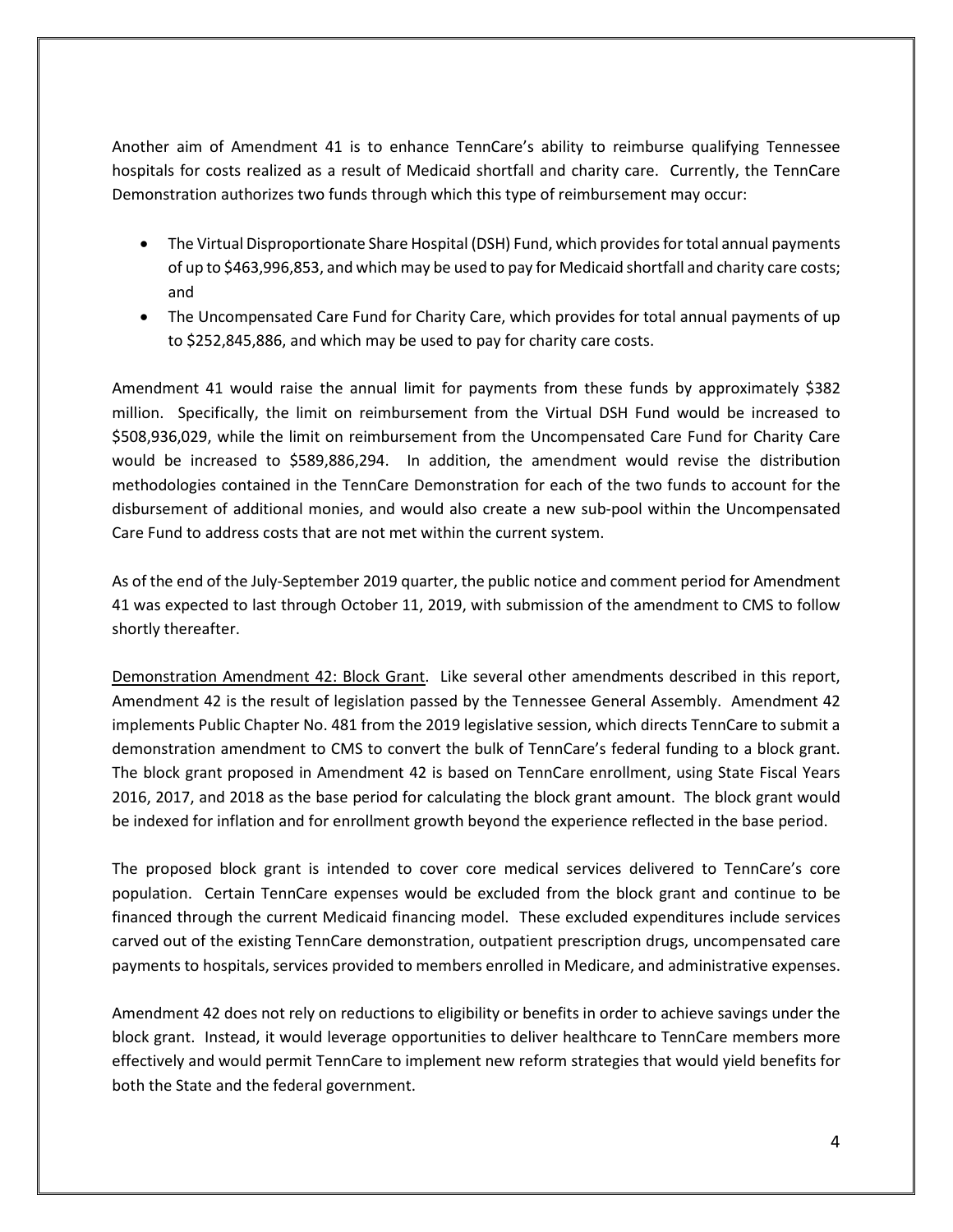TennCare launched a public notice and comment period on Amendment 42 on September 17, 2019. The notice and comment period was to run through October 18, 2019, and was to feature hearings at various sites in each of Tennessee's grand regions.

**Update on Episodes of Care.** TennCare's episodes of care program is designed to transform the way specialty and acute healthcare services are delivered by incentivizing high-quality, cost-effective care, promoting evidence-based clinical pathways, encouraging care coordination, and reducing ineffective or inappropriate treatments. Episodes of care is part of TennCare's delivery system transformation initiative, which is changing healthcare delivery in Tennessee by moving from paying for volume to paying for value.

Final results were recently released for the program's 2018 performance period, which includes 27 episode types with financial accountability. Estimated savings achieved in 2018 were approximately \$38.3 million. During that time period, quality levels were either improved or maintained for the majority of episode types, and gain-sharing payments to providers exceeded risk-sharing payments by \$686,000.

During the July-September 2019 quarter, the episodes program also released a memo outlining changes that would take effect in the 2020 performance period (beginning on January 1, 2020). Using feedback offered by stakeholders over the past year (especially at the Annual Episodes Design Feedback Session meetings held in May 2019), TennCare is in the process of making 41 changes to episode design. Several new quality metrics are being added, including one for morphine equivalent dose per day that complements TennCare's opioid strategy. Another change is the introduction of a list of global clinical exclusions that apply to all episodes. This list will exclude episodes in which patients have rare, high-cost conditions, such as paralysis and coma.

In addition, TennCare's episodes program recently secured designation as an Advanced Alternative Payment Model (APM) by CMS through 2025. This designation not only gives more healthcare providers in Tennessee the ability to join the APM track of Medicare's Quality Payment Program (QPP) by participating in TennCare's Episodes program, but also rewards these providers with the potential to earn additional bonuses from Medicare. TennCare secured this designation to ensure that providers have every opportunity and incentive and drive value in the health care market. Pursuing alignment between TennCare and the larger healthcare market has been a part of TennCare's vision for its delivery system reform initiatives since the inception of the program.

**Incentives for Providers to Use Electronic Health Records.** The Electronic Health Records (EHR) Incentive Program is a partnership between federal and state governments that grew out of the Health Information Technology for Economic and Clinical Health (HITECH) Act of 2009. The purpose of the program is to provide financial incentives to Medicaid providers<sup>[2](#page-4-0)</sup> to replace outdated, often paper-based approaches to

<span id="page-4-0"></span><sup>&</sup>lt;sup>2</sup> CMS allows two types of providers to participate in the Medicaid EHR Incentive Program: eligible professionals (medical and osteopathic physicians, nurse practitioners, certified nurse midwives, dentists, and physician assistants who meet certain criteria) and eligible hospitals (acute care hospitals, critical access hospitals, and children's hospitals).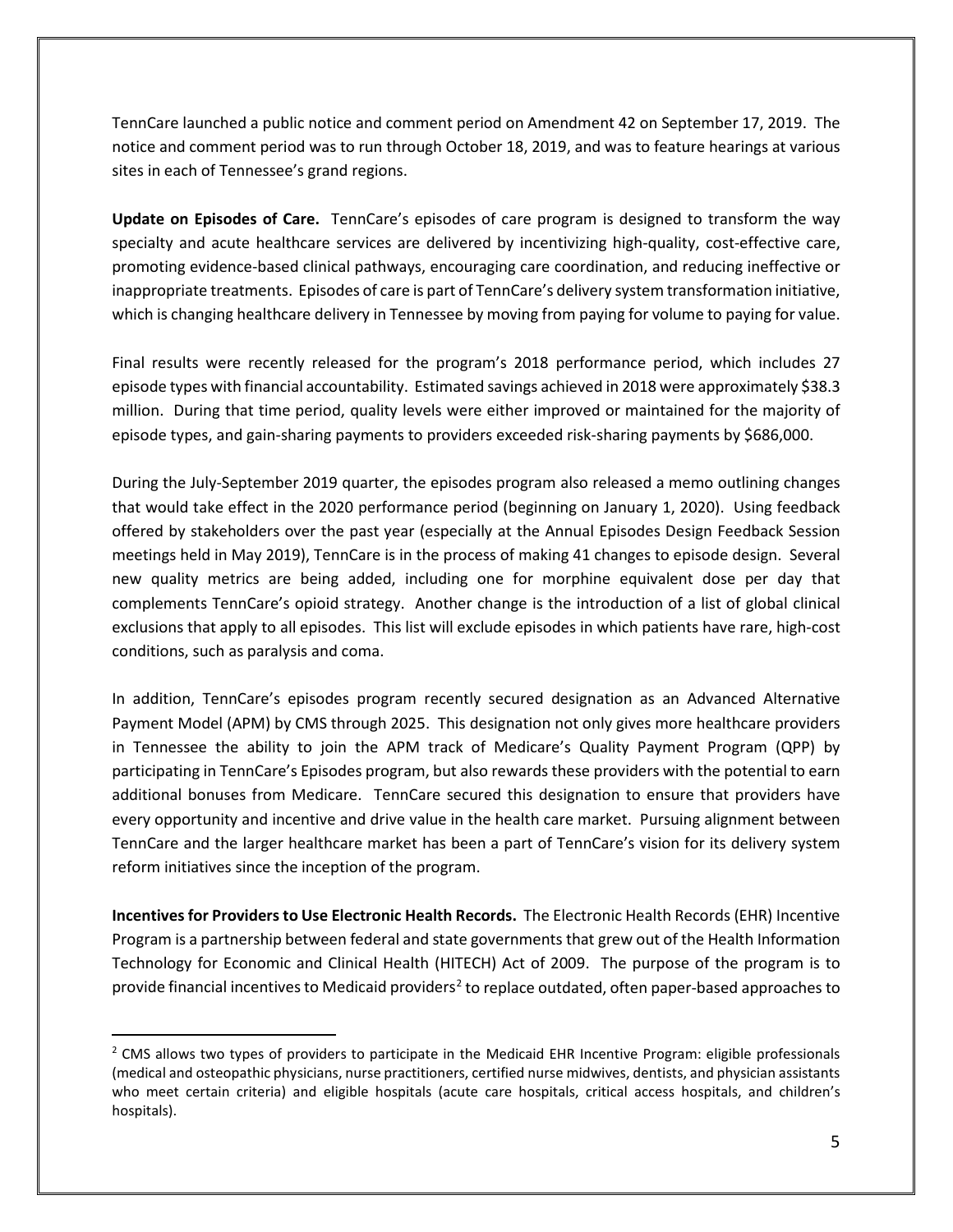medical record-keeping with Certified Electronic Health Record Technology (as defined by CMS) that meets rigorous criteria and that can improve health care delivery and quality. The federal government provides 100 percent of the funding for the incentive payments and 90 percent of the funding for administrative costs. Tennessee's EHR program<sup>[3](#page-5-0)</sup> has issued payments for six years to eligible professionals and for three years to eligible hospitals.<sup>[4](#page-5-1)</sup>

EHR payments made by TennCare during the July-September 2019 quarter as compared with payments made throughout the life of the program appear in the table below:

| <b>Payment Type</b>  | <b>Number of Providers</b><br><b>Paid During the Quarter</b> | <b>Quarterly Amount</b><br>Paid (Jul-Sept 2019) | <b>Cumulative Amount</b><br>Paid to Date <sup>5</sup> |
|----------------------|--------------------------------------------------------------|-------------------------------------------------|-------------------------------------------------------|
| First-year payments  | 3 <sup>6</sup>                                               | \$358,292                                       | \$180,250,303                                         |
| Second-year payments | 8                                                            | \$68,000                                        | \$59,872,997                                          |
| Third-year payments  | 11                                                           | \$93,500                                        | \$37,537,685                                          |
| Fourth-year payments |                                                              | \$17,000                                        | \$8,406,515                                           |
| Fifth-year payments  | 3                                                            | \$25,500                                        | \$5,377,671                                           |
| Sixth-year payments  |                                                              | \$8,500                                         | \$2,988,590                                           |

Technical assistance activities, outreach efforts, and other EHR-related projects conducted by TennCare staff during the quarter included the following:

- Providing daily technical assistance to providers via email and telephone calls;
- Working with TennCare's attestation software vendor to enable submission of 2019 attestations beginning on January 1, 2020;
- Participation in CMS-led calls regarding the EHR Incentive Program; and
- Newsletters and alerts distributed by TennCare's EHR ListServ.

Although enrollment of new providers concluded on April 30, 2017, TennCare's EHR Incentive Program will continue through the 2021 program year as required by CMS rules. Tennessee's program team continues to work with a variety of provider organizations to maintain the momentum of the program. The focus of post-enrollment outreach efforts for 2020 is to encourage provider participants who remain eligible to continue attesting and complete the program. As of the end of the July-September 2019 quarter, staff were preparing to advance this strategy by exhibiting at a series of events in October: the

<span id="page-5-0"></span><sup>&</sup>lt;sup>3</sup> In April 2018, CMS announced that its EHR programs would be renamed "Promoting Interoperability (PI) Programs." While Tennessee's EHR initiative falls within the scope of CMS's PI Programs, TennCare continues to refer to its initiative as "EHR Incentive Program" for purposes of clarity and consistency in communications with providers. <sup>4</sup> At present, all but three participating hospitals have received three years of incentive payments.

<span id="page-5-2"></span><span id="page-5-1"></span><sup>&</sup>lt;sup>5</sup> In certain cases, cumulative totals reflect adjustments of payments from previous quarters. The need for these recoupments was identified through standard auditing processes.

<span id="page-5-3"></span><sup>6</sup> First-year payments are usually issued to providers newly enrolled in the EHR program, and enrollment of providers ended in April 2017. The providers to whom first-year payments were issued this quarter had enrolled prior to April 2017 but had submitted attestations requiring corrections. The providers made these corrections in 2019, and their first-year payments were issued during the July-September 2019 quarter.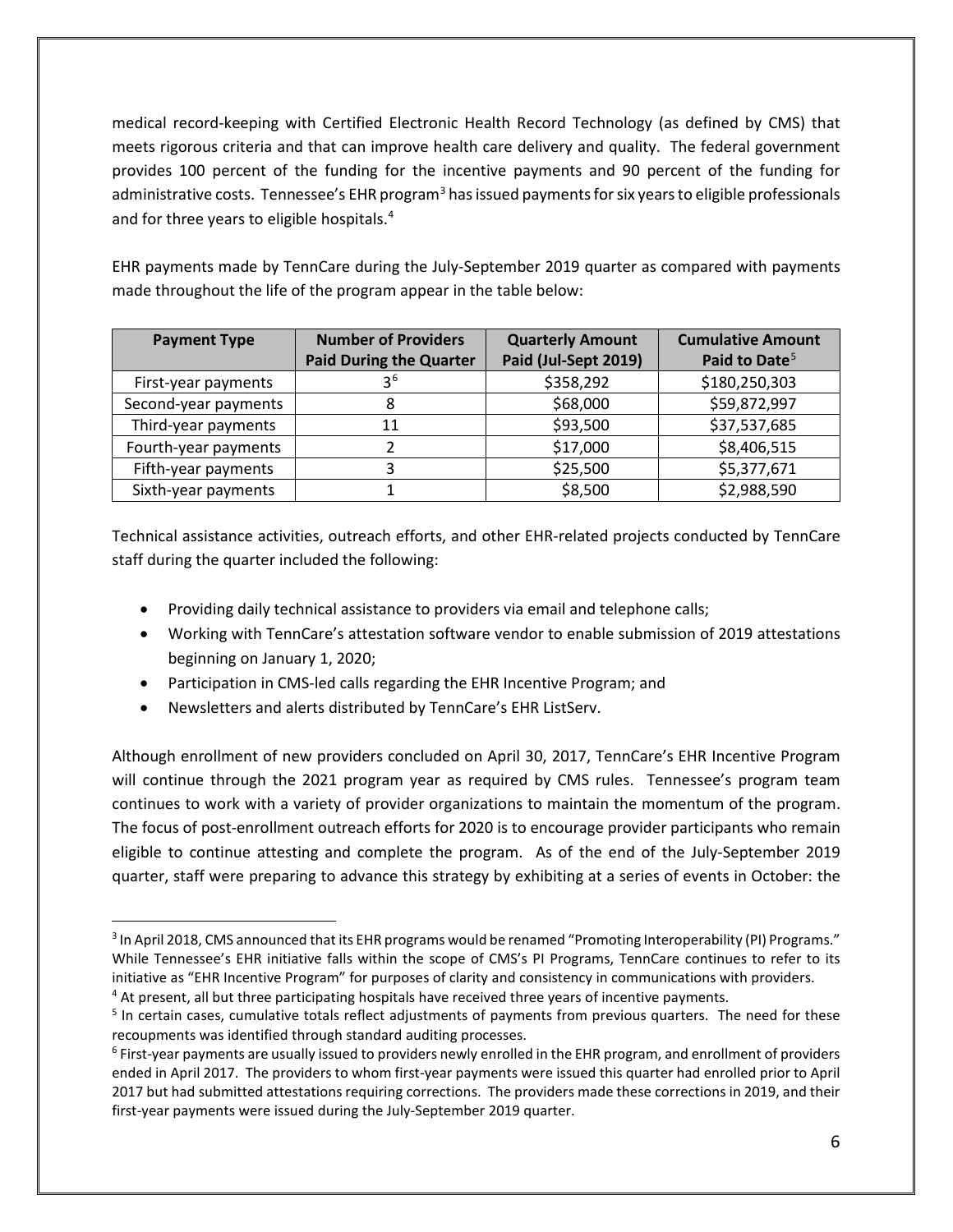Tennessee Medical Association Symposiums in Chattanooga, Knoxville, Lebanon, and Memphis, and the 70<sup>th</sup> Annual Scientific Assembly of the Tennessee Academy of Family Physicians in Gatlinburg.

**Pharmacy Benefits Manager Readiness Activities.** In January 2019, TennCare announced that OptumRx, Inc. had been selected through a competitive procurement process to replace Magellan Medicaid Administration as TennCare's Pharmacy Benefits Manager (PBM). Although OptumRx will not start processing pharmacy claims for TennCare until January 1, 2020, the company began readiness activities in March 2019. Priorities during this period of transition include the following:

- Establishing and managing a pharmacy network;
- Building a claims processing system, loading it with all information (enrollee data, edits specific to TennCare's outpatient formulary, clinical/quantity requirements, etc.) necessary for adjudication of claims, and performing user acceptance testing of the system;
- Creating a call center and website to assist patients and providers;
- Helping TennCare negotiate and collect supplemental rebates from pharmaceutical manufacturers; and
- Finalizing member and provider communications.

During the July-September 2019 quarter, preparations focused on completing the construction of the claims processing system, training staff on its use, and ensuring that it complies with all requirements established by TennCare. Testing confirmed that the system is able to accept daily TennCare eligibility files and updates, and that deployment of communication strategies for both providers and members has begun. In addition, PBM communication channels (such as dedicated member and provider phone and fax lines) and existing prior authorization approvals are being transferred to OptumRx to ensure that a proper standard of care is maintained during this period of transition. A number of challenges—such as the difficulties involved with transferring provider services and member advocacy communication lines have been anticipated and addressed with rigorous processes that have been monitored closely in real time.

*Shackelford v. Roberts.*This lawsuit (formerly known as *Roan and Shackelford v. Long*) was filed against TennCare in December 2017 by the Tennessee Justice Center and the Legal Aid Society of Middle Tennessee and the Cumberlands. The litigation, which was heard by the U.S. District Court for the Middle District of Tennessee, concerned longstanding limitations placed by TennCare—and approved by CMS on private duty nursing services for individuals aged 21 and older. The purpose of the limitations is to ensure that private duty nursing expenditures are managed in a medically appropriate yet financially sustainable manner.

When a child enrolled in TennCare receives private duty nursing services in excess of the limits applicable to adult enrollees, it is the policy of the enrollee's MCO to work with the child and his family prior to the child's 21<sup>st</sup> birthday to begin planning and supporting the transition to the appropriate level of benefits that best meets his needs (and that can include long-term services and supports). In *Shackelford v.*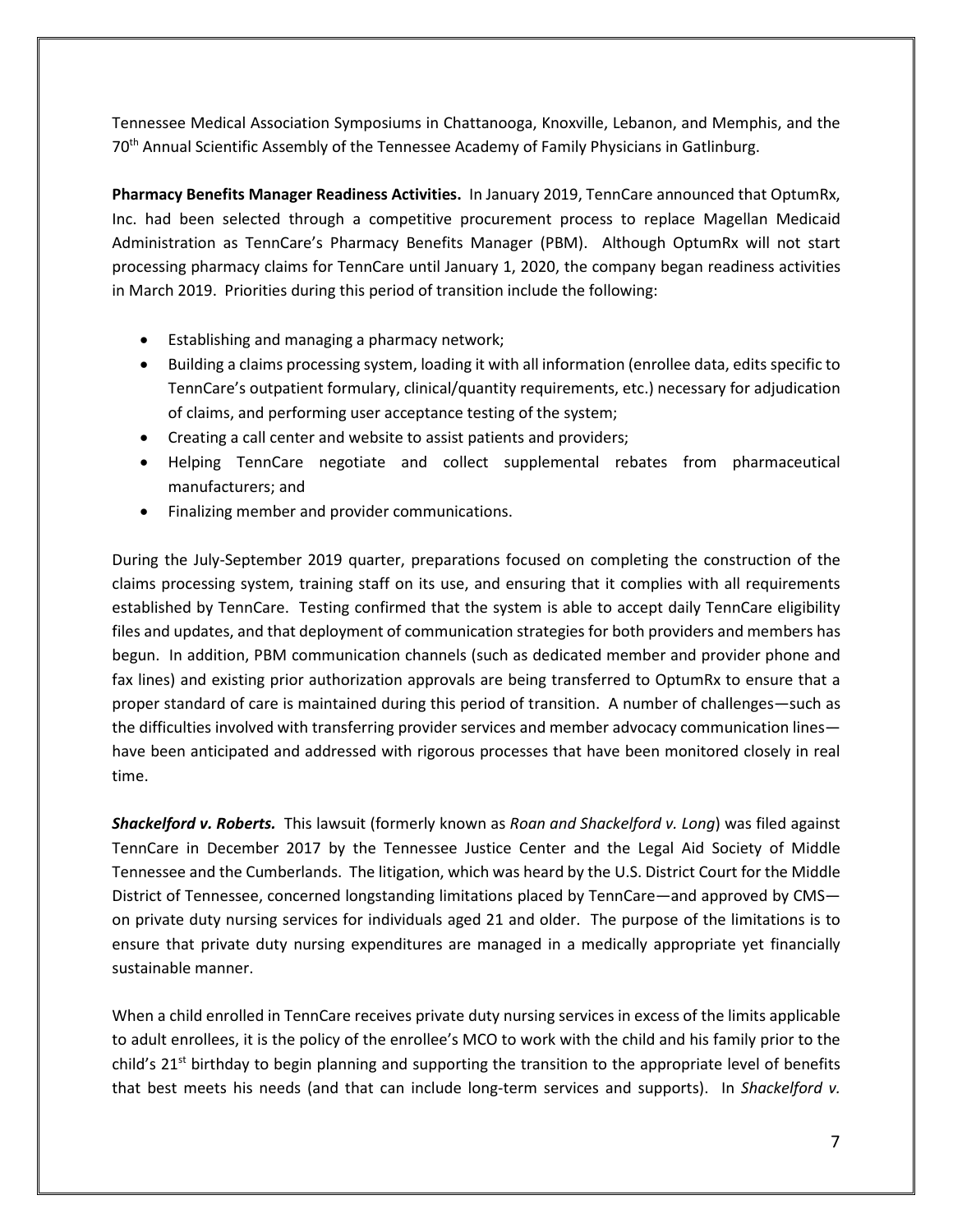*Roberts*, a Plaintiff with disabilities who received private duty nursing services as a child challenged TennCare's ability to implement limits on the services he received as an adult. The Plaintiff alleged that TennCare's limits violated the Americans with Disabilities Act (ADA) and sought an injunction prohibiting TennCare from reducing the services he was receiving. The State timely filed a response to the Motion for Preliminary Injunction, as well as a Motion to Dismiss and a Notice of Constitutional Question.

In February 2019, the Plaintiff was granted a stay of proceedings in order to attempt to transition to institutional care. On August 22, 2019, Mr. Shackelford filed a motion to voluntarily dismiss his case, and the Court granted the dismissal on August 28, 2019, thus ending this litigation.

**Supplemental Payments to Tennessee Hospitals.** The Division of TennCare makes supplemental payments to qualifying Tennessee hospitals each quarter to help offset the costs these facilities incur in providing uncompensated care. The methodology for distributing these funds is outlined in Attachment H of the TennCare Demonstration Agreement with CMS. The supplemental payments made during the first quarter of State Fiscal Year 2020 are shown in the table below.

| <b>Hospital Name</b>                           | County                  | <b>First Quarter</b><br>Payments-<br><b>FY 2020</b> |
|------------------------------------------------|-------------------------|-----------------------------------------------------|
| Methodist Medical Center of Oak Ridge          | <b>Anderson County</b>  | \$100,919                                           |
| Ridgeview Psychiatric Hospital and Center      | <b>Anderson County</b>  | \$161,503                                           |
| Tennova Healthcare - Shelbyville               | <b>Bedford County</b>   | \$30,026                                            |
| <b>Blount Memorial Hospital</b>                | <b>Blount County</b>    | \$134,881                                           |
| Tennova Healthcare - Cleveland                 | <b>Bradley County</b>   | \$124,487                                           |
| Jellico Community Hospital                     | Campbell County         | \$103,274                                           |
| Tennova Healthcare - LaFollette Medical Center | Campbell County         | \$62,845                                            |
| Saint Thomas Stones River Hospital             | Cannon County           | \$24,129                                            |
| <b>Sycamore Shoals Hospital</b>                | <b>Carter County</b>    | \$81,365                                            |
| <b>Claiborne Medical Center</b>                | <b>Claiborne County</b> | \$24,519                                            |
| Tennova Healthcare - Newport Medical Center    | Cocke County            | \$67,074                                            |
| Tennova Healthcare - Harton                    | Coffee County           | \$65,280                                            |
| <b>Unity Medical Center</b>                    | Coffee County           | \$46,607                                            |
| <b>TriStar Skyline Medical Center</b>          | Davidson County         | \$397,701                                           |
| Nashville General Hospital                     | Davidson County         | \$427,043                                           |
| Saint Thomas Midtown Hospital                  | Davidson County         | \$233,090                                           |
| <b>TriStar Centennial Medical Center</b>       | Davidson County         | \$572,453                                           |
| <b>TriStar Southern Hills Medical Center</b>   | Davidson County         | \$153,580                                           |
| <b>TriStar Summit Medical Center</b>           | Davidson County         | \$162,509                                           |
| Vanderbilt Stallworth Rehabilitation Hospital  | Davidson County         | \$13                                                |
| Vanderbilt University Medical Center           | Davidson County         | \$3,955,316                                         |
| Saint Thomas DeKalb Hospital                   | DeKalb County           | \$25,442                                            |
| <b>TriStar Horizon Medical Center</b>          | Dickson County          | \$185,760                                           |
| West Tennessee Healthcare Dyersburg Hospital   | <b>Dyer County</b>      | \$157,709                                           |

#### **Supplemental Hospital Payments for the Quarter**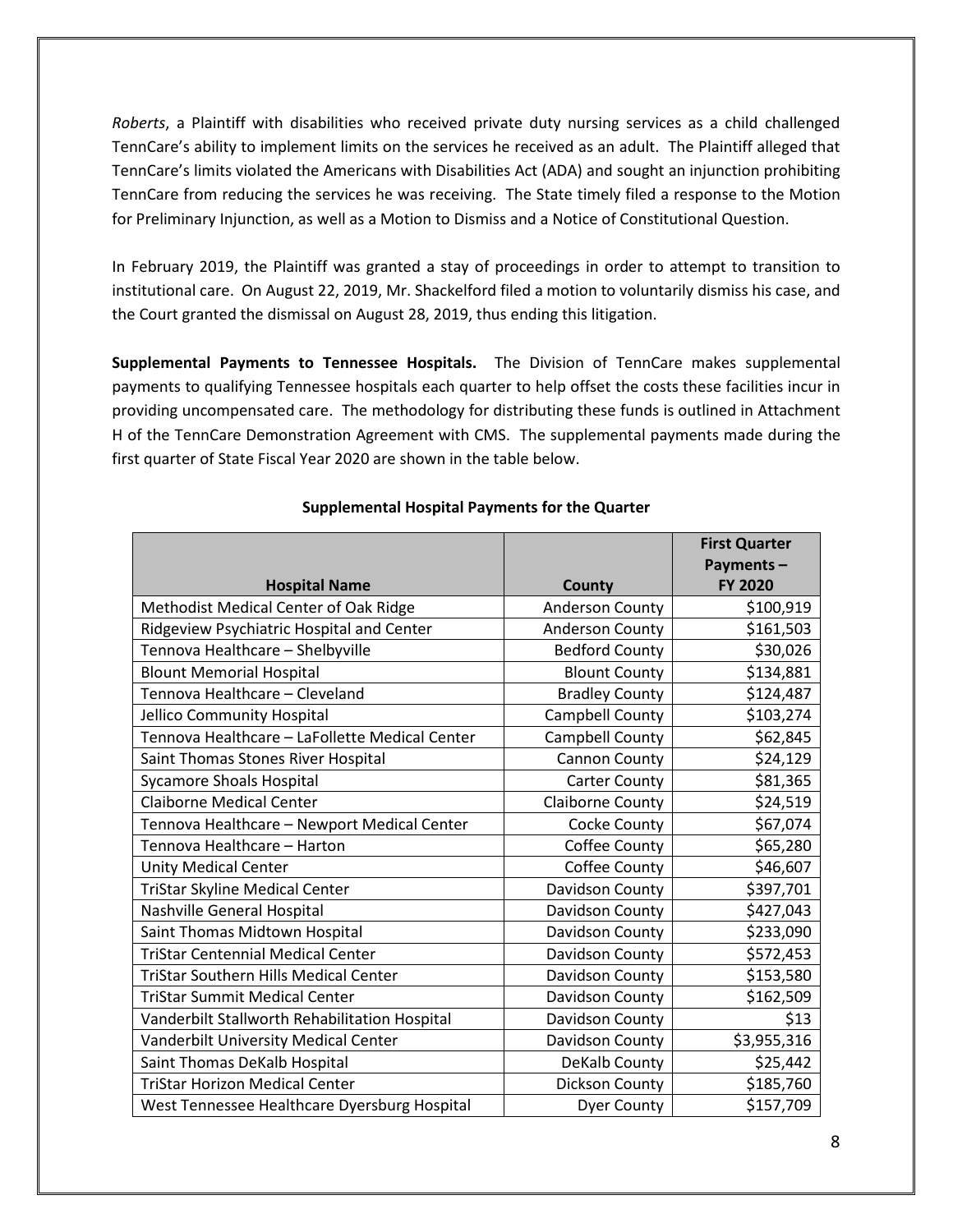|                                                   |                          | <b>First Quarter</b> |
|---------------------------------------------------|--------------------------|----------------------|
|                                                   |                          | Payments-            |
| <b>Hospital Name</b>                              | County                   | FY 2020              |
| Jamestown Regional Medical Center                 | <b>Fentress County</b>   | \$17,990             |
| Southern Tennessee Regional Health System -       |                          |                      |
| Winchester                                        | <b>Franklin County</b>   | \$60,325             |
| Milan General Hospital                            | <b>Gibson County</b>     | \$21,195             |
| Southern Tennessee Regional Health System -       |                          |                      |
| Pulaski                                           | <b>Giles County</b>      | \$40,319             |
| Laughlin Memorial Hospital                        | <b>Greene County</b>     | \$67,810             |
| Morristown - Hamblen Healthcare System            | Hamblen County           | \$115,838            |
| <b>Erlanger Medical Center</b>                    | <b>Hamilton County</b>   | \$2,526,125          |
| Parkridge Medical Center                          | <b>Hamilton County</b>   | \$1,205,930          |
| HealthSouth Rehabilitation Hospital - Chattanooga | <b>Hamilton County</b>   | \$481                |
| Kindred Hospital - Chattanooga                    | <b>Hamilton County</b>   | \$308                |
| Siskin Hospital for Physical Rehabilitation       | <b>Hamilton County</b>   | \$1,274              |
| <b>Hardin Medical Center</b>                      | <b>Hardin County</b>     | \$65,881             |
| <b>Henderson County Community Hospital</b>        | <b>Henderson County</b>  | \$17,529             |
| <b>Henry County Medical Center</b>                | <b>Henry County</b>      | \$84,679             |
| Tennova Healthcare - Jefferson Memorial Hospital  | Jefferson County         | \$26,103             |
| <b>Parkwest Medical Center</b>                    | <b>Knox County</b>       | \$344,435            |
| Tennova Healthcare - North Knoxville Medical      |                          |                      |
| Center                                            | <b>Knox County</b>       | \$105,637            |
| East Tennessee Children's Hospital                | <b>Knox County</b>       | \$2,379,697          |
| Fort Sanders Regional Medical Center              | <b>Knox County</b>       | \$221,187            |
| University of Tennessee Medical Center            | <b>Knox County</b>       | \$1,813,413          |
| Southern Tennessee Regional Health System -       |                          |                      |
| Lawrenceburg                                      | Lawrence County          | \$34,947             |
| <b>Lincoln Medical Center</b>                     | Lincoln County           | \$169,663            |
| Jackson - Madison County General Hospital         | <b>Madison County</b>    | \$556,747            |
| Pathways of Tennessee                             | <b>Madison County</b>    | \$140,754            |
| <b>Maury Regional Hospital</b>                    | <b>Maury County</b>      | \$208,143            |
| Starr Regional Medical Center - Athens            | <b>McMinn County</b>     | \$60,027             |
| <b>Sweetwater Hospital Association</b>            | Monroe County            | \$134,567            |
| Tennova Healthcare - Clarksville                  | <b>Montgomery County</b> | \$121,612            |
| Baptist Memorial Hospital - Union City            | <b>Obion County</b>      | \$65,405             |
| Livingston Regional Hospital                      | <b>Overton County</b>    | \$33,470             |
| Cookeville Regional Medical Center                | <b>Putnam County</b>     | \$129,041            |
| <b>Ten Broeck Tennessee</b>                       | <b>Putnam County</b>     | \$50,476             |
| Roane Medical Center                              | <b>Roane County</b>      | \$46,903             |
| NorthCrest Medical Center                         | <b>Robertson County</b>  | \$85,916             |
| Saint Thomas Rutherford Hospital                  | <b>Rutherford County</b> | \$239,011            |
| <b>TriStar StoneCrest Medical Center</b>          | <b>Rutherford County</b> | \$143,476            |
| <b>TrustPoint Hospital</b>                        | <b>Rutherford County</b> | \$41,267             |
| <b>LeConte Medical Center</b>                     | Sevier County            | \$130,833            |
| <b>Baptist Memorial Restorative Care Hospital</b> | <b>Shelby County</b>     | \$1,280              |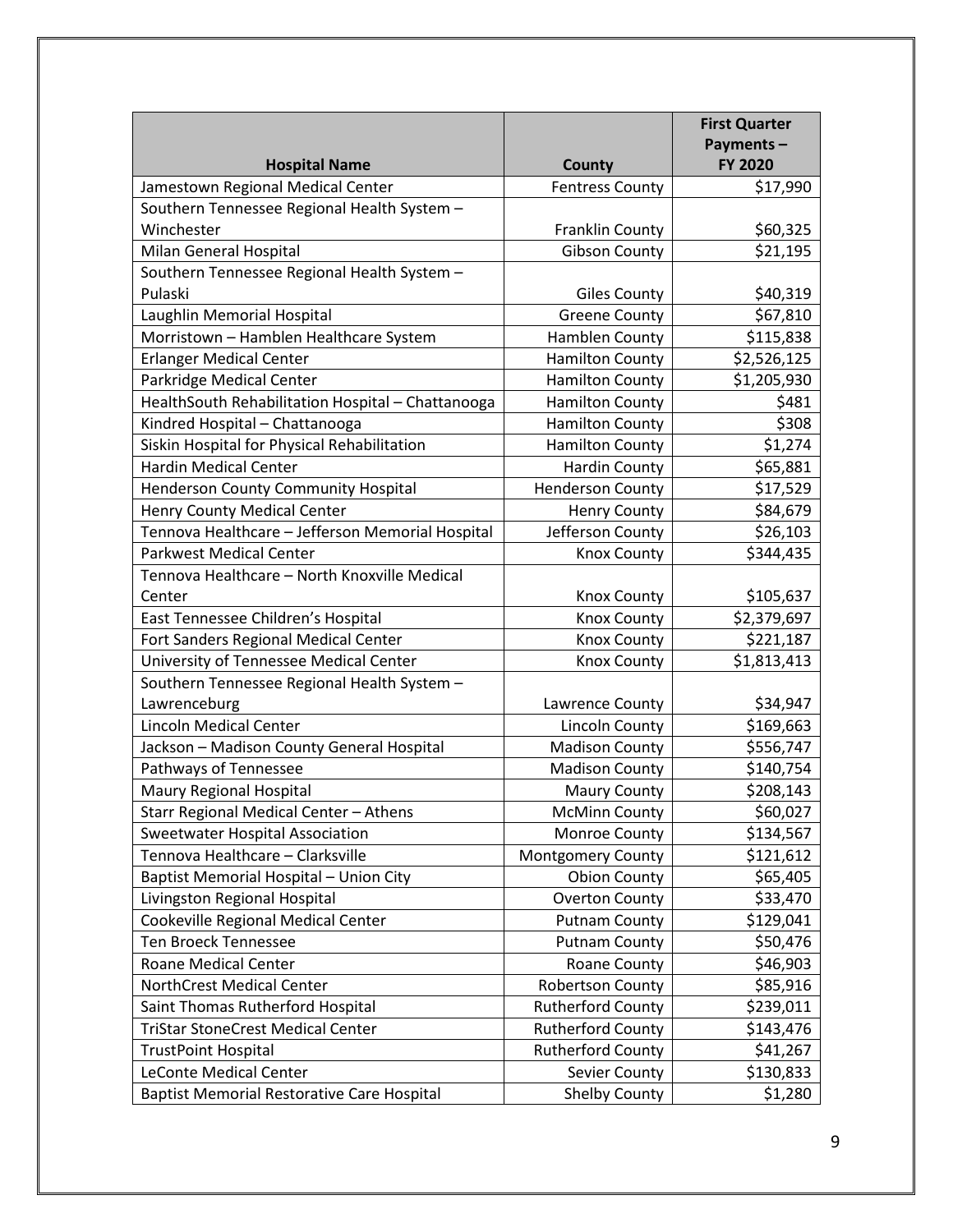|                                                 |                          | <b>First Quarter</b><br>Payments- |
|-------------------------------------------------|--------------------------|-----------------------------------|
| <b>Hospital Name</b>                            | <b>County</b>            | FY 2020                           |
| <b>Baptist Memorial Hospital - Memphis</b>      | <b>Shelby County</b>     | \$612,921                         |
| Methodist University Hospital                   | <b>Shelby County</b>     | \$1,079,627                       |
| Crestwyn Behavioral Health                      | <b>Shelby County</b>     | \$20,549                          |
| <b>Delta Medical Center</b>                     | <b>Shelby County</b>     | \$254,676                         |
| HealthSouth Rehabilitation Hospital - North     |                          |                                   |
| Memphis                                         | <b>Shelby County</b>     | \$396                             |
| HealthSouth Rehabilitation Hospital - Memphis   | <b>Shelby County</b>     | \$453                             |
| LeBonheur Children's Hospital                   | <b>Shelby County</b>     | \$3,870,303                       |
| Regional One Health                             | <b>Shelby County</b>     | \$3,046,832                       |
| Regional One Health Extended Care Hospital      | <b>Shelby County</b>     | \$103                             |
| Saint Francis Hospital                          | <b>Shelby County</b>     | \$278,239                         |
| Saint Jude Children's Research Hospital         | <b>Shelby County</b>     | \$744,083                         |
| <b>Bristol Regional Medical Center</b>          | <b>Sullivan County</b>   | \$117,065                         |
| HealthSouth Rehabilitation Hospital - Kingsport | <b>Sullivan County</b>   | \$985                             |
| <b>Holston Valley Medical Center</b>            | <b>Sullivan County</b>   | \$217,669                         |
| Indian Path Community Hospital                  | <b>Sullivan County</b>   | \$102,080                         |
| <b>TriStar Hendersonville Medical Center</b>    | <b>Sumner County</b>     | \$136,255                         |
| Sumner Regional Medical Center                  | <b>Sumner County</b>     | \$114,474                         |
| Baptist Memorial Hospital - Tipton              | <b>Tipton County</b>     | \$81,376                          |
| Saint Thomas River Park Hospital                | <b>Warren County</b>     | \$42,098                          |
| Johnson City Medical Center                     | <b>Washington County</b> | \$1,606,271                       |
| Franklin Woods Community Hospital               | <b>Washington County</b> | \$76,767                          |
| Quillen Rehabilitation Hospital                 | <b>Washington County</b> | \$552                             |
| <b>Wayne Medical Center</b>                     | <b>Wayne County</b>      | \$34,034                          |
| Spire Cane Creek Rehabilitation Hospital        | <b>Weakley County</b>    | \$67                              |
| West Tennessee Healthcare Volunteer Hospital    | <b>Weakley County</b>    | \$46,698                          |
| HealthSouth Rehabilitation Hospital - Franklin  | <b>Williamson County</b> | \$5                               |
| <b>Rolling Hills Hospital</b>                   | <b>Williamson County</b> | \$1,718                           |
| <b>Williamson Medical Center</b>                | <b>Williamson County</b> | \$38,911                          |
| Tennova Healthcare - Lebanon                    | <b>Wilson County</b>     | \$292,574                         |
| <b>TOTAL</b>                                    |                          | \$31,625,000                      |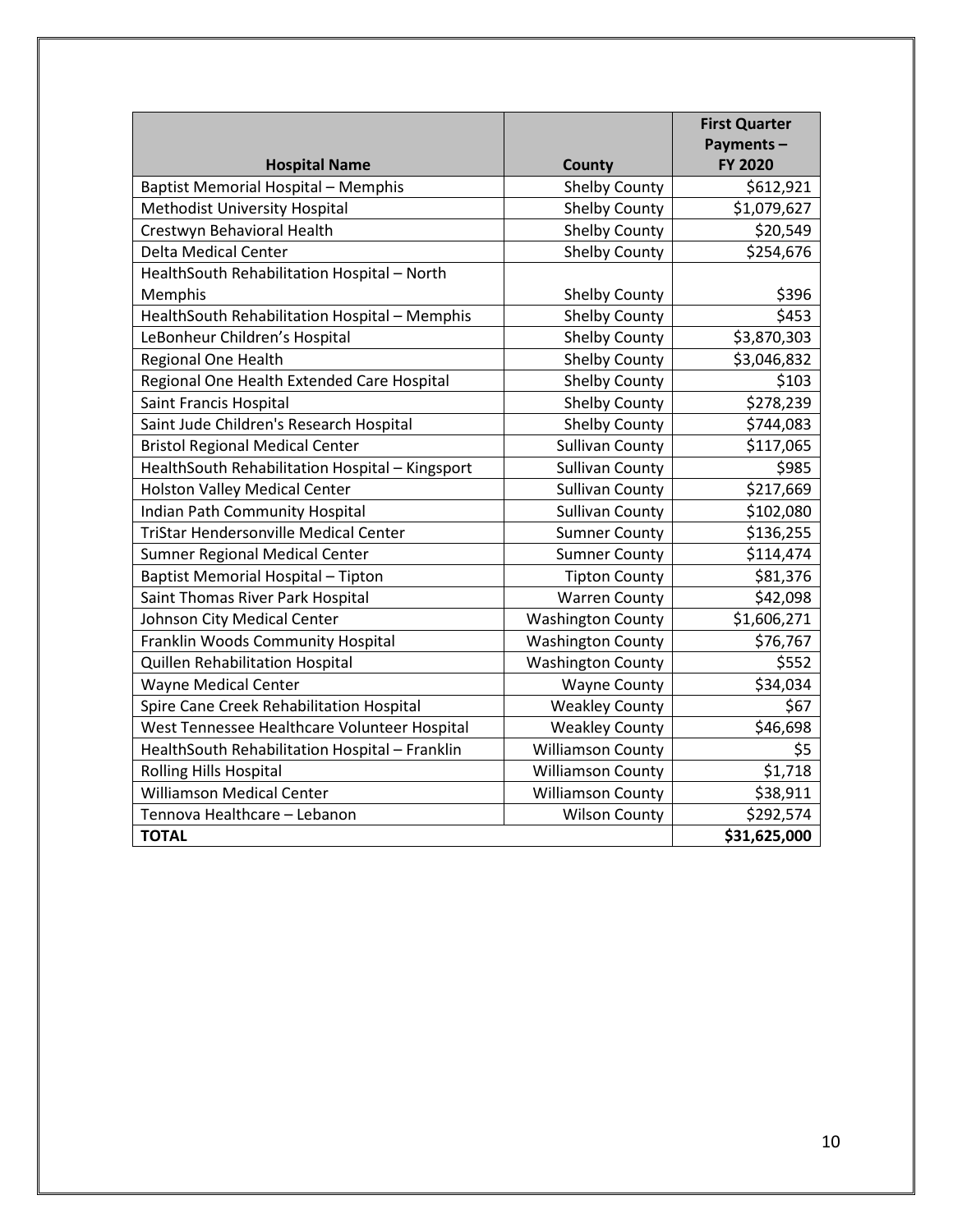## **Number of Recipients on TennCare and Costs to the State**

During the month of September 2019, there were 1,410,919 Medicaid eligibles and 20,055 Demonstration eligibles enrolled in TennCare, for a total of 1,430,974 persons.

Estimates of TennCare spending for the first quarter of State Fiscal Year 2020 are summarized in the table below.

| <b>Spending Category</b> | First Quarter FY 2020* |
|--------------------------|------------------------|
| MCO services**           | \$1,699,723,900        |
| Dental services          | \$37,414,100           |
| Pharmacy services        | \$261,753,400          |
| Medicare "clawback"***   | \$37,170,700           |

*\*These figures are cash basis as of September 30 and are unaudited.*

*\*\*This figure includes Integrated Managed Care MCO expenditures.*

*\*\*\*The Medicare Part D clawback is money that states are required to pay to the federal government to help offset costs the federal government incurs by covering the prescription benefit for enrollees who have both Medicare and Medicaid.*

## **Viability of Managed Care Contractors (MCCs) in the TennCare Program**

**Claims payment analysis.** TennCare's prompt pay requirements may be summarized as shown below.

| <b>Entity</b>      | <b>Standard</b>                                                      | <b>Authority</b>     |
|--------------------|----------------------------------------------------------------------|----------------------|
| <b>MCOs</b>        | 90% of clean claims for payment for services delivered to            | TennCare contract    |
| services other     | TennCare enrollees are processed and, if appropriate, paid           | and in accordance    |
| than CHOICES       | within 30 calendar days of the receipt of such claims.               | with T.C.A. § 56-32- |
| and ECF            |                                                                      | 126(b)               |
| <b>CHOICES</b> )   | 99.5% of all provider claims are processed, and, if                  |                      |
|                    | appropriate, paid within 60 calendar days of receipt.                |                      |
| <b>MCOs</b>        | 90% of clean electronically submitted Nursing Facility and           | TennCare contract    |
| (CHOICES and       | applicable Home and Community Based Services claims <sup>7</sup> are |                      |
| <b>ECF CHOICES</b> | processed and paid within 14 calendar days of receipt.               |                      |
| services)          |                                                                      |                      |
|                    | 99.5% of clean electronically submitted Nursing Facility and         |                      |
|                    | applicable Home and Community Based Services claims <sup>8</sup> are |                      |
|                    | processed and paid within 21 calendar days of receipt.               |                      |

<span id="page-10-1"></span><span id="page-10-0"></span><sup>&</sup>lt;sup>7</sup> Excludes Personal Emergency Response Systems (PERS), assistive technology, minor home modifications, and pest control claims. Claims for delivery of these services are handled like general MCO claims.  $8$  Ibid.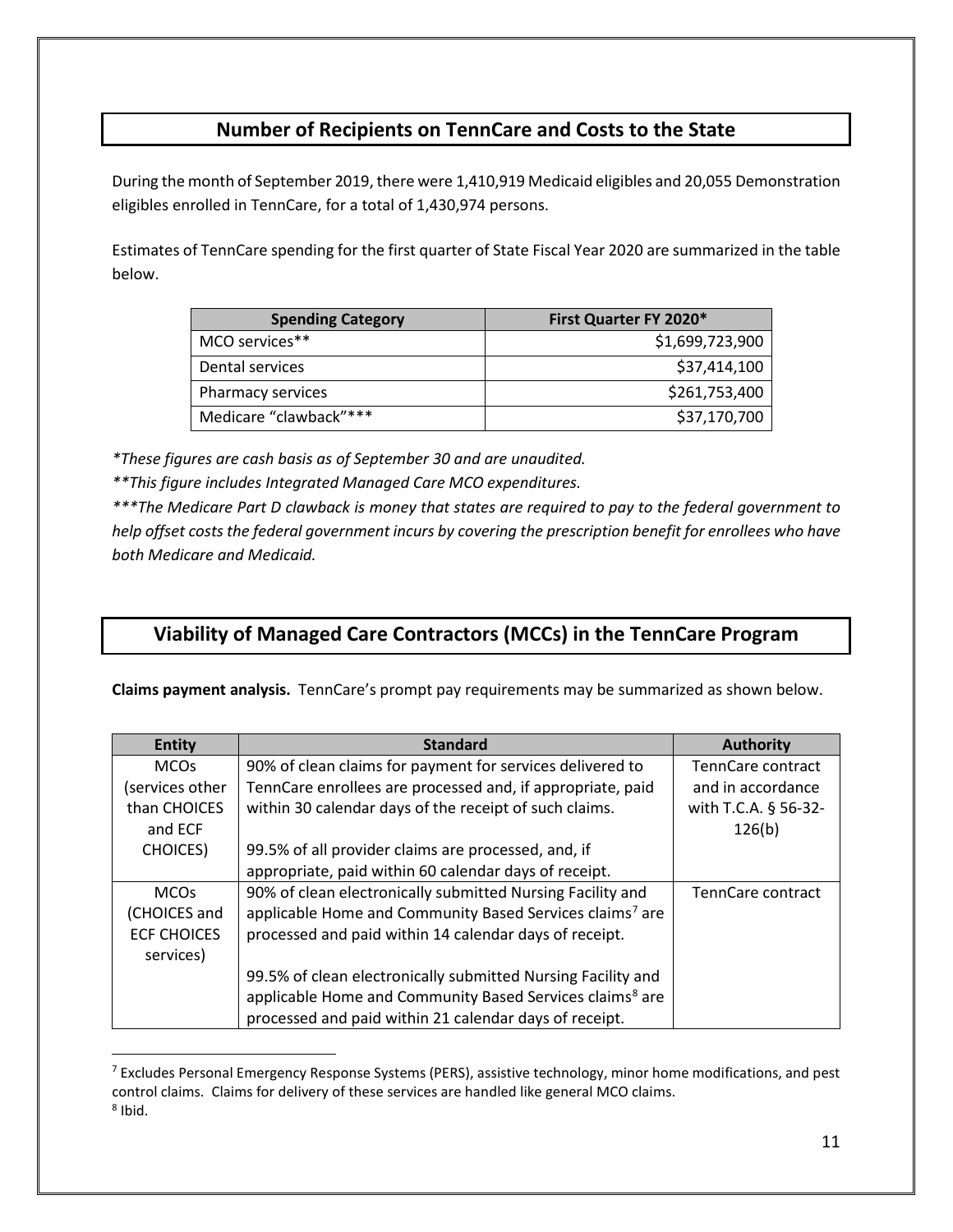| <b>Entity</b>          | <b>Standard</b>                                             | <b>Authority</b>     |
|------------------------|-------------------------------------------------------------|----------------------|
| <b>Dental Benefits</b> | 90% of clean claims for payment for services delivered to   | TennCare contract    |
| Manager                | TennCare enrollees are processed, and, if appropriate, paid | and in accordance    |
| (DBM)                  | within 30 calendar days of the receipt of such claims.      | with T.C.A. § 56-32- |
|                        |                                                             | 126(b)               |
|                        | 99.5% of all provider claims are processed, and, if         |                      |
|                        | appropriate, paid within 60 calendar days of receipt.       |                      |
| Pharmacy               | 100% of all clean claims submitted by pharmacy providers    | TennCare contract    |
| <b>Benefits</b>        | are paid within 15 calendar days of receipt.                |                      |
| Manager                |                                                             |                      |
| (PBM)                  |                                                             |                      |

The MCOs, the DBM, and the PBM are required to submit monthly claims data files of all TennCare claims processed to the Tennessee Department of Commerce and Insurance (TDCI) for verification of statutory and contractual prompt pay compliance. The plans are required to separate their claims data by claims processor (e.g., MCO, vision benefits manager, etc.). Furthermore, the MCOs are required to identify separately non-emergency transportation (NEMT) claims in the data files. Finally, the MCOs are required to submit separate claims data files representing a subset of electronically submitted Nursing Facility and applicable Home and Community Based Services claims for CHOICES and ECF CHOICES enrollees. TDCI then performs an analysis and reports the results of the prompt pay analyses by NEMT and CHOICES and ECF CHOICES claim types, by claims processor, and by total claims processed for the month.

If an MCO does not comply with the prompt pay requirements based on the total claims processed in a month, TDCI has the statutory authority to levy an administrative penalty of \$10,000 for each month of non-compliance after the first instance of non-compliance was reported to the plan. The Division of TennCare may also assess liquidated damages pursuant to the terms of the TennCare Contract. If the DBM and PBM do not meet their contractual prompt pay requirements, only TennCare may assess applicable liquidated damages against these entities.

**Net worth and company action level requirements.** According to Tennessee's "Health Maintenance Organization Act of 1986" statute (T.C.A. § 56-32-101 *et seq.*), the minimum net worth requirement for each TennCare MCO is calculated based on premium revenue reported on the National Association of Insurance Commissioners (NAIC) Annual Financial Statement for the most recent calendar year, as well as any TennCare payments made to the MCO that are not reported as premium revenue.

During the July-September 2019 quarter, the MCOs submitted their NAIC Second Quarter 2019 Financial Statements. As of June 30, 201[9](#page-11-0), TennCare MCOs reported net worth as indicated in the table below.<sup>9</sup>

| <b>MCO</b>           | <b>Net Worth</b> | Reported         | Excess/       |
|----------------------|------------------|------------------|---------------|
|                      | Requirement      | <b>Net Worth</b> | (Deficiency)  |
| Amerigroup Tennessee | \$32,303,660     | \$176,483,930    | \$144,180,270 |

<span id="page-11-0"></span> <sup>9</sup> The "Net Worth Requirement" and "Reported Net Worth" figures in the table are based on the MCOs' companywide operations, not merely their TennCare operations.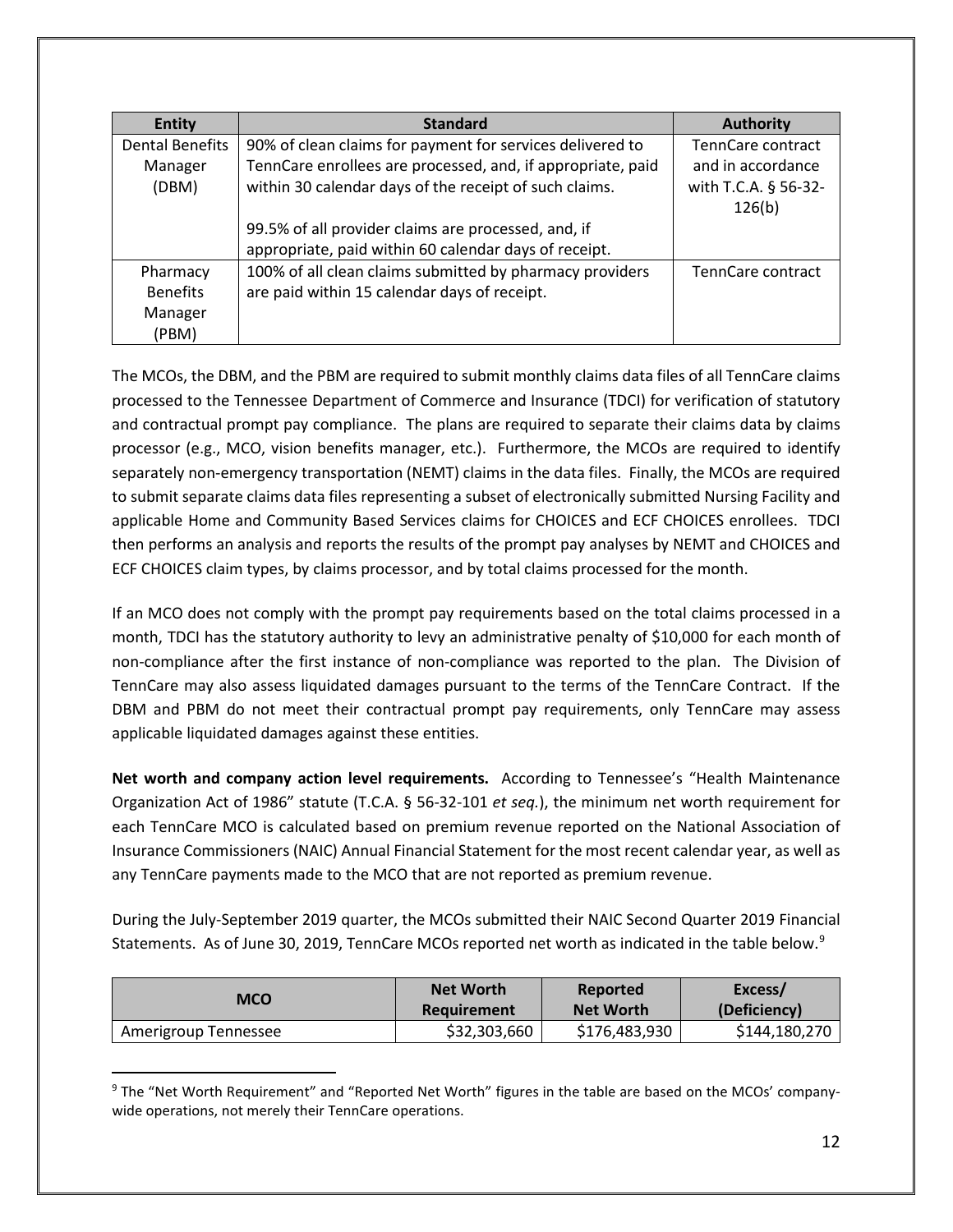| <b>MCO</b>                            | <b>Net Worth</b> | Reported         | Excess/       |
|---------------------------------------|------------------|------------------|---------------|
|                                       | Requirement      | <b>Net Worth</b> | (Deficiency)  |
| UnitedHealthcare Plan of the River    | \$98,223,126     | \$449,022,171    | \$350,799,045 |
| Valley (UnitedHealthcare Community    |                  |                  |               |
| Plan)                                 |                  |                  |               |
| Volunteer State Health Plan (BlueCare | \$53,841,080     | \$406,642,855    | \$352,801,775 |
| & TennCare Select)                    |                  |                  |               |

During the July-September 2019 quarter, the MCOs were also required to comply with Tennessee's "Risk-Based Capital for Health Organizations" statute (T.C.A. § 56-46-201 *et seq.*). Risk-based capital (RBC) involves a method of calculating the minimum amount of capital necessary for a health entity to support its overall business operations depending on its size and risk profile. A health entity with a higher amount of risk is required to hold a higher amount of capital. The RBC statute gives TDCI the authority and mandate to use preventive and corrective measures that vary depending on the amount of capital deficiency indicated by the RBC calculations. A "Company Action Level" deficiency (defined at T.C.A. § 56- 46-203(a)) would require the submission of a plan to correct the entity's capital deficiency.

All TennCare MCOs met their minimum net worth requirements and Company Action Level requirements as of June 30, 2019.

### **Success of Fraud Detection and Prevention**

The mission of the Tennessee Office of Inspector General (OIG) is to identify, investigate, prosecute, and arrest persons who commit fraud or abuse against the TennCare program and to recoup money owed to the State of Tennessee.The OIG receives case information from a variety of sources, including local law enforcement, the Division of TennCare, Health Related Boards, the Department of Human Services (DHS), other State agencies, health care providers, MCCs, and the general public via the OIG website, fax, written correspondence, and phone calls to the OIG hotline. Cases adjudicated during a particular fiscal year may have no relationship to dates of arrest during the same year. Selected statistics for the first quarter of Fiscal Year 2020 furnished for this report by the OIG are as follows:

| <b>Fraud and Abuse Allegations</b>                           | <b>First Quarter FY 2020</b> |
|--------------------------------------------------------------|------------------------------|
| <b>Fraud Allegations</b>                                     | 724                          |
| Abuse Allegations*                                           | 706                          |
| <b>Arrest/Conviction/Judicial Diversion</b><br><b>Totals</b> | <b>First Quarter FY 2020</b> |
| Arrests                                                      | 15                           |
| Convictions                                                  | 11                           |
| <b>Judicial Diversions</b>                                   | 4                            |

*\* Abuse cases may be referred to the appropriate Managed Care Contractor (MCC), the Division of TennCare, or DHS for further review/action.*